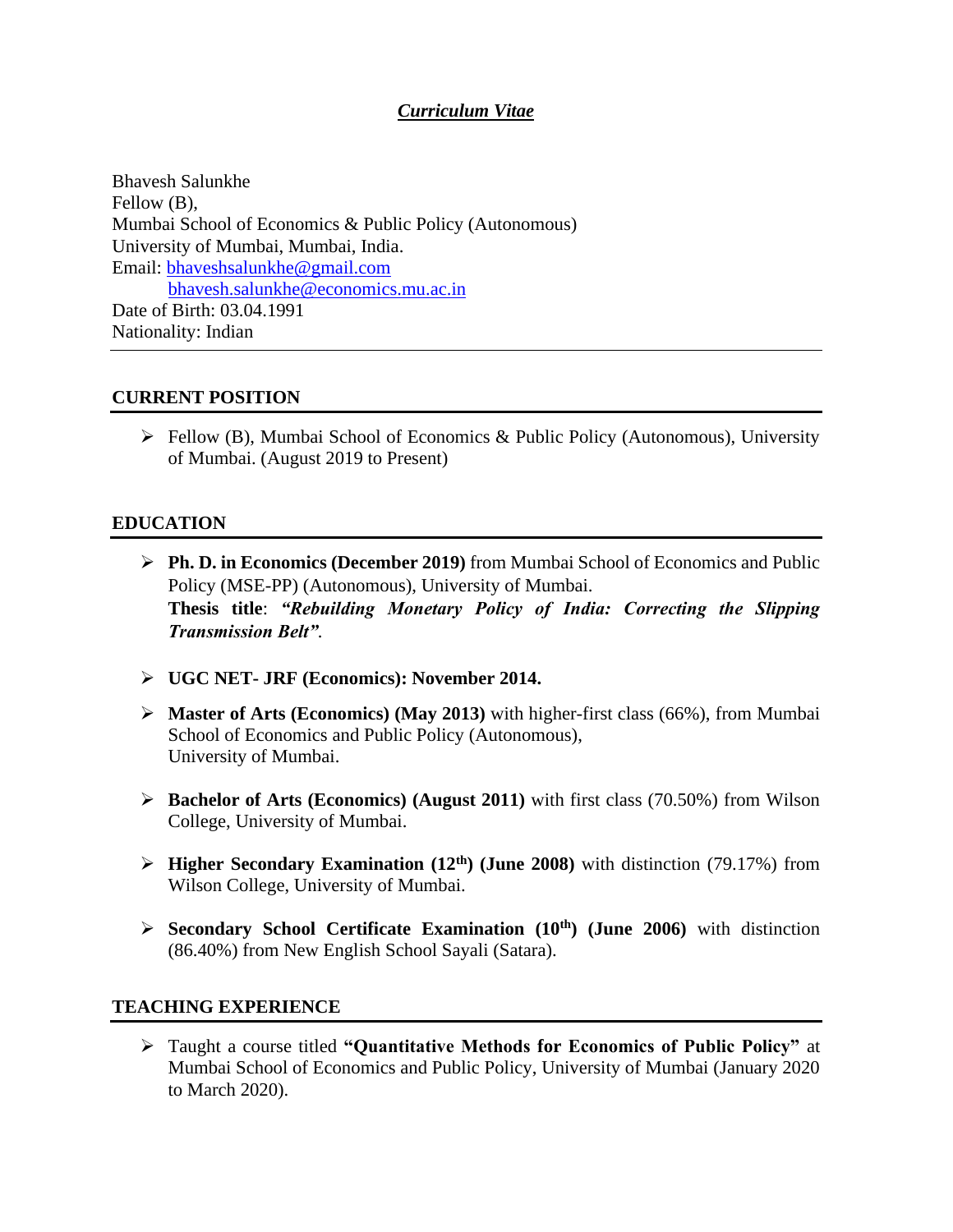- ➢ **Visiting Faculty**: ICFAI Business School, Powai, Mumbai (June 2019 to July 2019)
- ➢ **Teaching Assistant**: Mumbai School of Economics & Public Policy, University of Mumbai. Conducted remedial lectures/ tutorials in Basic Econometrics, Macroeconomics II, Microeconomics I for MA. Sem. I & II students from August 2015 to December 2018.
- ➢ **Visiting faculty** at Wilson College, Mumbai (July 2014 to February 2015)
- ➢ Conducted sessions on **"Basic Econometrics and Time-series analysis with R"** for M.A students at Mumbai School of Economics & Public Policy (Autonomous), University of Mumbai.

## **RESEARCH PUBLICATIONS**

- ➢ Salunkhe, B., & Patnaik, A. (2019). Inflation dynamics and monetary policy in India: A New Keynesian Phillips curve perspective. *South Asian Journal of Macroeconomics and Public Finances*,8(2),144-179.
- ➢ Salunkhe, B., & Patnaik, A. (2018). The IS curve and monetary policy transmission in India: A new Keynesian perspective. *Margin: The Journal of Applied Economic Research*, 12(1), 41-66.
- ➢ Salunkhe, B., & Patnaik, A. (2018). Estimating backward looking IS curve for India, *Artha Vijnana*, Vol. LX (3), 308-316.
- $\triangleright$  Salunkhe, B., & Patnaik, A. (2017). The impact of monetary policy on output and inflation in India: A frequency domain analysis. *Economic Annals*, *62*(212), 113-154.

## WORKING PAPERS

- $\triangleright$  Salunkhe, B., & Patnaik, A. (2017). The IS curve and monetary policy transmission in India: A New Keynesian perspective, ISFIRE Working Paper Series No.15.( [http://iire.in/ojs/index.php,](http://iire.in/ojs/index.php) Issue-September,2017).
- ➢ Salunkhe, B., & Patnaik, A. (2015). The impact of monetary policy on output and inflation in India: A frequency domain analysis, the ISFIRE Working Paper Series No.31.( <http://iire.in/ojs/index.php>, Issue-October 2015).

#### **NEWSPAPER ARTICLES\_\_\_\_\_\_\_\_\_\_\_\_\_\_\_\_\_\_\_\_\_\_\_\_\_\_\_\_\_\_\_\_\_\_\_\_\_\_\_\_\_\_\_\_\_\_\_\_\_\_**

➢ 'Monetary policy in the absence of a divine coincidence', *Livemint*, September 15, 2020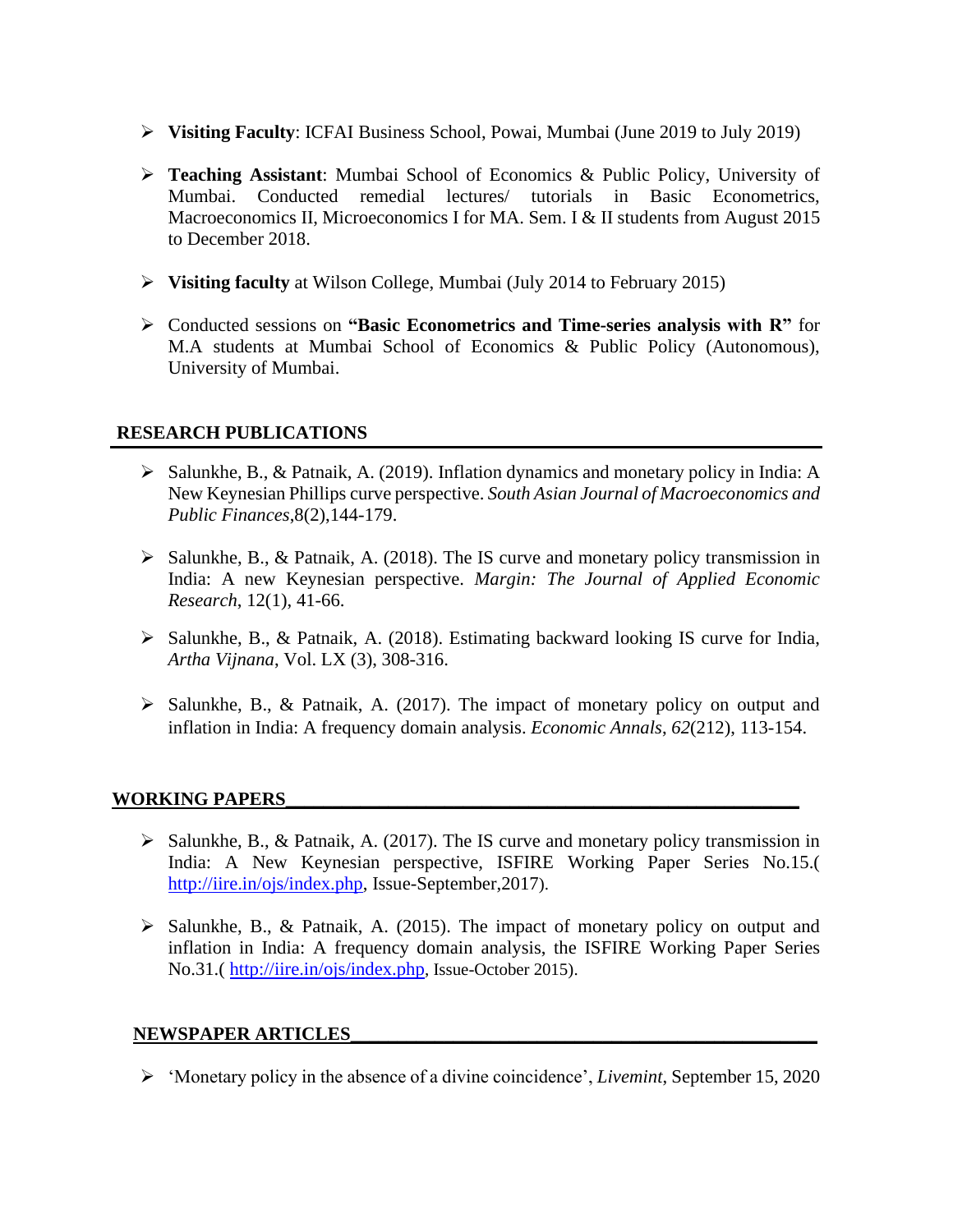- ➢ 'The role of expectations in inflation targeting', *Livemint*, November, 1, 2018 (With Dr. Anuradha Patnaik).
- ➢ 'Importance of Inflation Expectations', *Livemint*, January,15, 2018 (With Dr. Anuradha Patnaik)
- ➢ 'Headline versus Core CPI inflation in India', *Livemint*, March 07, 2017 (With Dr. Anuradha Patnaik)

# **RESEARCH CONFERENCE PRESENTATIONS**

- ➢ Salunkhe, B., and Patnaik, A. (2019). "Monetary Policy Reaction Function for India: An Empirical Analysis", Paper presented at 55<sup>th</sup> the Indian Econometric Society (TIES) conference, held at National Institute of Securities Markets, Patalganga, Maharashtra in January 2019.
- ➢ Salunkhe, B. and Patnaik, A. (2018). "The Inflation Dynamics and Monetary Policy in India: A New Keynesian Phillips Curve Perspective", Paper presented at  $54<sup>th</sup>$  the Indian Econometric Society (TIES) conference held at Shri Mata Vaishno Devi University, Katra, Jammu & Kashmir in March 2018.
- ➢ Salunkhe, B., and Patnaik, A. (2016). "The IS curve and Monetary Policy Transmission in India: A New Keynesian Perspective". Paper presented at 53<sup>rd</sup> the India Econometric Society (TIES) Conference held at NISER, Khorda, Odisha in December 2016.
- ➢ Salunkhe,B., and Patnaik, A. (2016). "The Impact of Monetary Policy on Output and Inflation in India: A Frequency Domain Analysis". Paper presented at  $52<sup>nd</sup>$  the Indian Econometric Society conference held at IIM, Kozhikode in January 2016.
- ➢ Salunkhe, B., and Patnaik, A. (2014). "An IGARCH Model of the Rupee-Dollar Exchange Rate". Paper presented at  $51<sup>st</sup>$  the Indian Econometric Society (TIES) conference held at Punjabi University, Patiala (Punjab) in December, 2014.

# **WORKSHOPS AND SEMINARS ATTENDED**

➢ Attended a course on **'Contemporary Themes in India's Economic Development and the Economic Survey**', conducted by Office of the Chief Economic Adviser, Ministry of Finance, in collaboration with the Ministry of Human Resource Development, Government of India from  $11<sup>th</sup>$  to  $17<sup>th</sup>$  June 2017 in IIT, Delhi.